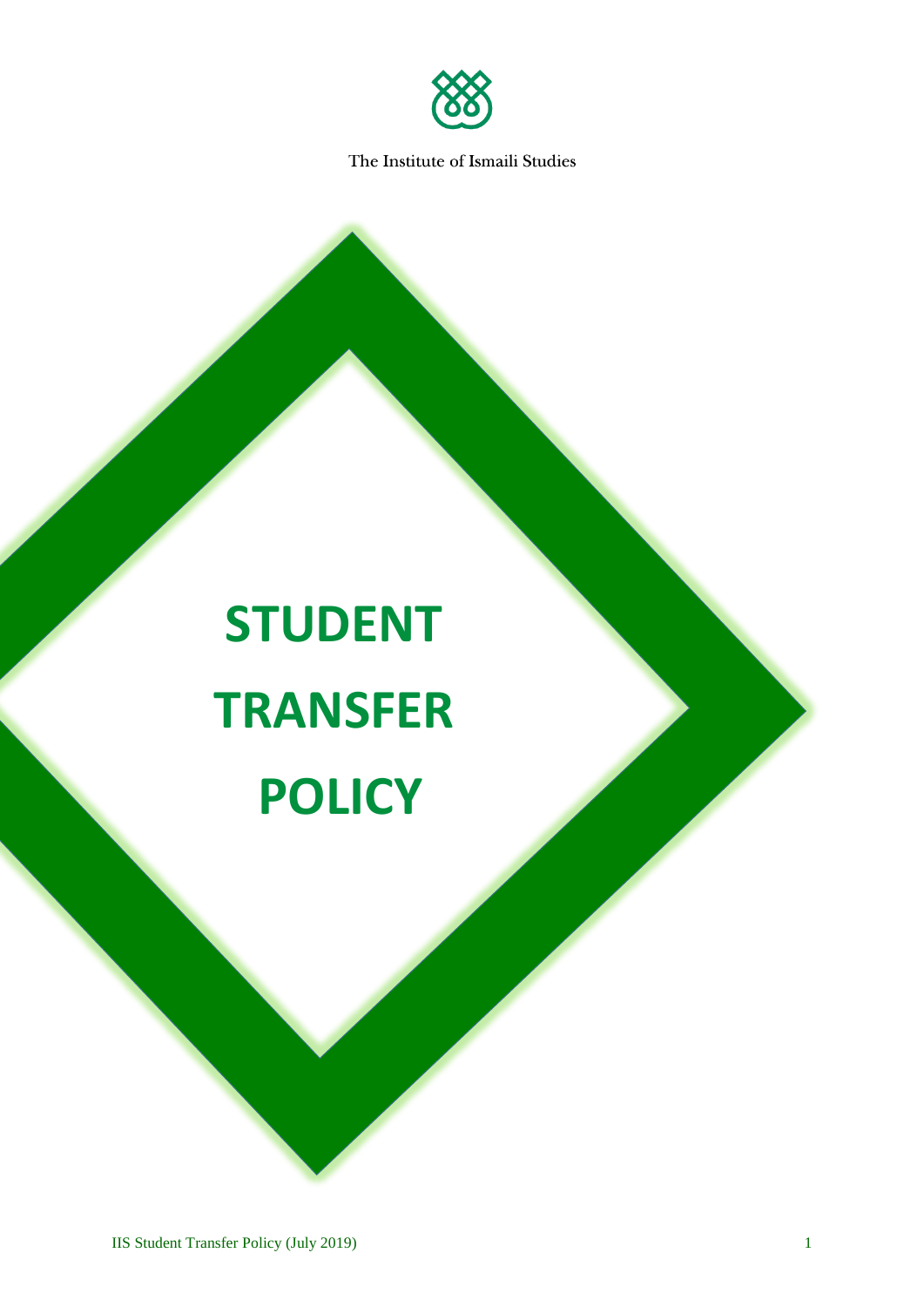

# **1. Introduction and context**

In accordance with the requirements of the Higher Education and Research Act 2017 and the Office for Student's (OfS) Regulatory Framework all registered providers are required to publish their student transfer arrangements<sup>1</sup>. This policy should be read in conjunction with the Student Protection Plan.

### **2. Purpose and scope**

The purpose of this policy is to facilitate the continuation and quality of study where there is a risk to continuity of study and in the event of a student needing to transfer courses. It therefore sets out the institutional arrangements for IIS students to transfer to another institution or programme on the basis of the following:

- Transfer triggered by the IIS Student Protection Plan
- Transfer of individual students from the IIS to another provider based on personal choice

# **3. Student transfer triggered by the IIS' Student Protection Plan**

As set out in the Student Protection Plan in the event of programme suspension or closure the IIS would maintain continuity of study for its existing students through a structured 'teach out' process working in close liaison with its validating University. In the event that a 'teach out' arrangement is not feasible, as a last resort the IIS would make arrangements to enable students to transfer to the validating University or another provider. Students will be kept fully informed and receive guidance on an individual and collective basis in the event of needing to initiate transfer and any other aspects of the provisions set out in the Student Protection Plan.

Should such transfer be activated the IIS will:

- i) liaise with the receiving institution to effect such transfer and maintain regular communication with the students affected;
- ii) Involve students at all stages of the transfer process;
- iii) Issue a transcript providing a breakdown of the modules studied and the assessment outcomes;
- iv) Continue providing scholarship awarded to the students as set out in the Terms and Conditions of the award;
- v) Cancel the CAS as the receiving institution has to issue its own CAS.

**.** 

<sup>1</sup> Section 38(2) of HERA (a)-(c)

As a newly registered provider, the IIS is required to publish its transfer arrangements by 1 August 2019.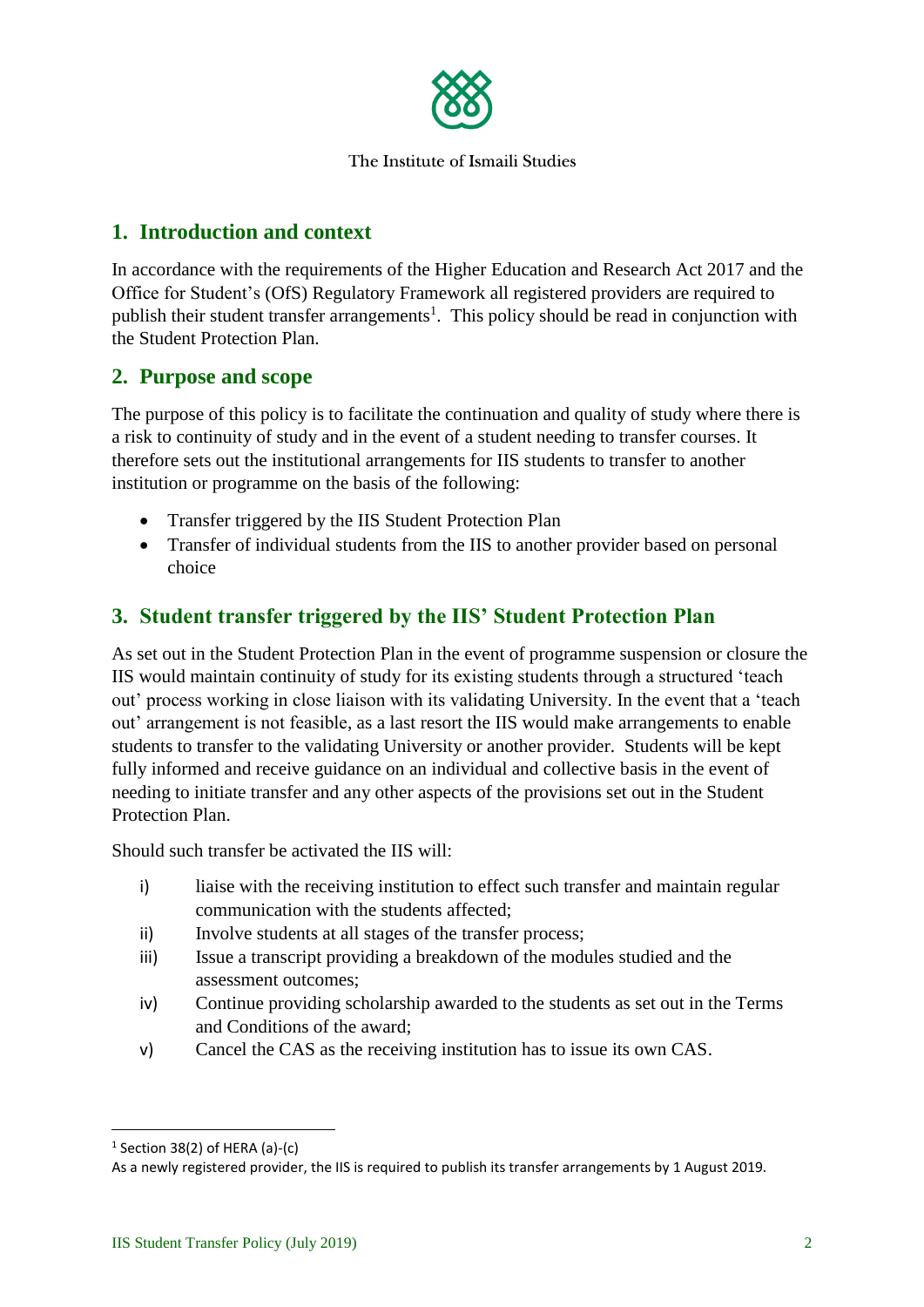

#### **4. Transfer on the basis of individual student choice**

The IIS is committed to maintaining high standards of academic and pastoral support to all its students including those who may be considering transferring to another higher education provider or to a different programme of study. Where a student is contemplating leaving or transferring he/she is advised to contact their Programme Leader at the earliest opportunity. The Programme Leader should ensure the student is aware of the implications of their decision, that they have access to the range of information and resources available, and advise them on an individual basis as appropriate. (See point 6. Financial Implications for details)

Should transfer proceed the IIS will:

- i) issue a transcript providing a breakdown of the modules studied and grades achieved;
- ii) provide an academic reference where required;
- iii) cancel the scholarship in whole or in part and both the fees and living costs;
- iv) cancel the CAS.

#### **5. Limitations on student transfer**

The IIS has a specific educational mandate and each of its programme (STEP and GPISH) is distinctive with its own educational ethos and philosophy. These programmes also have distinctive aims and admission requirements. As a non-degree awarding body the IIS is also subject to the regulations of its validating partners. The Accreditation of Prior Learning (APL) does not feature in its admissions criteria and would require formal approval of the relevant validating University.

Consequently, the following limitations would apply:

The IIS does not permit mid-stream transfer including the direct entry of students for admission partway through its programmes from external students or accept direct entrants from one of its own programmes to another IIS programme. Existing IIS students would need to re-apply to start the new programme afresh in accordance with its admissions procedure and criteria. Further information is available from Student Services.

The IIS recognises the importance of protecting continuity of study and safeguarding the student interest and particularly where these lie outside the control of individual students. Given the above, the specialist nature of its programmes, it would not be practically feasible for a student to transfer to the IIS in response to institutional or programme closure at another institution.